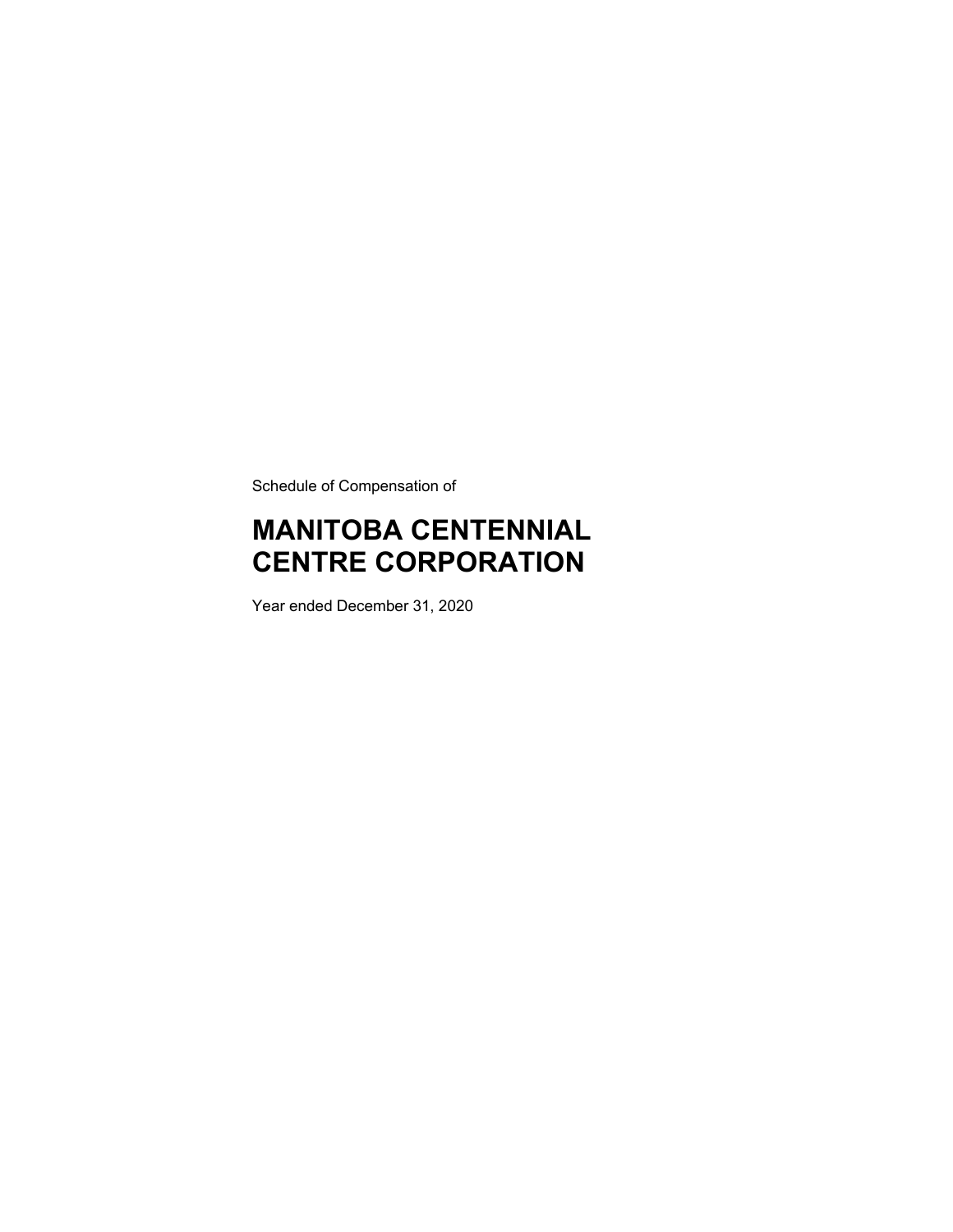

KPMG LLP 1900 - 360 Main Street Winnipeg MB R3C 3Z3

Telephone (204) 957-1770 Fax (204) 957-0808 www.kpmg.ca

## **INDEPENDENT AUDITORS' REPORT**

To the Board of Directors of Manitoba Centennial Centre Corporation

#### *Opinion*

We have audited the schedule of compensation equal to or in excess of \$75,000 for individuals employed or affiliated with Manitoba Centennial Centre Corporation (the "Entity") for the calendar year ended December 31, 2020, and note to the schedule (hereinafter referred to as the "schedule").

In our opinion, the accompanying schedule for the year ended December 31, 2020 of the Entity is prepared, in all material respects, in accordance with the financial reporting provisions of Section 2 of the *Public Sector Compensation Disclosure Act.*

#### *Basis for Opinion*

We conducted our audit in accordance with Canadian generally accepted auditing standards. Our responsibilities under those standards are further described in the **"***Auditors' Responsibilities for the Audit of the Schedule***"** section of our auditors' report.

We are independent of the Entity in accordance with the ethical requirements that are relevant to our audit of the schedule in Canada and we have fulfilled our other ethical responsibilities in accordance with these requirements.

We believe that the audit evidence we have obtained is sufficient and appropriate to provide a basis for our opinion.

#### *Emphasis of Matter - Financial Reporting Framework*

We draw attention to the Note in the schedule, which describes the applicable financial reporting framework. The schedule is prepared to assist the Entity to comply with the requirements of *The Public Sector Compensation Disclosure Act* described in the Note. As a result, the schedule may not be suitable for another purpose. Our opinion is not modified in respect of this matter.

#### *Responsibilities of Management and Those Charged with Governance for the Schedule*

Management is responsible for the preparation of the schedule in accordance with the financial reporting provisions of Section 2 of the *Public Sector Compensation Disclosure Act* and for such internal control as management determines is necessary to enable the preparation of a schedule that is free from material misstatement, whether due to fraud or error.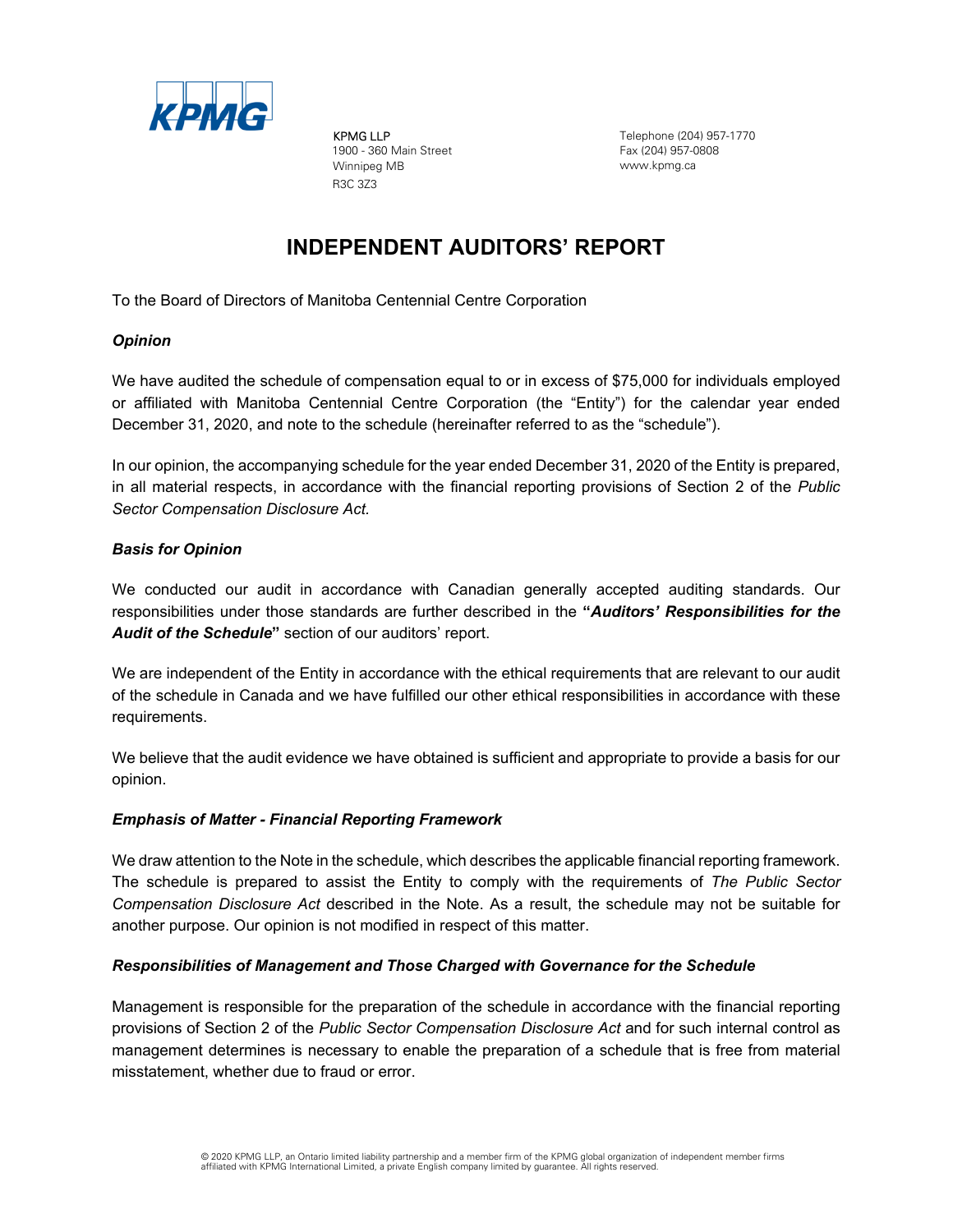

Those charged with governance are responsible for overseeing the Entity's financial reporting process.

#### *Auditors' Responsibilities for the Audit of the Schedule*

Our objectives are to obtain reasonable assurance about whether the schedule as a whole is free from material misstatement, whether due to fraud or error, and to issue an auditors' report that includes our opinion.

Reasonable assurance is a high level of assurance, but is not a guarantee that an audit conducted in accordance with Canadian generally accepted auditing standards will always detect a material misstatement when it exists.

Misstatements can arise from fraud or error and are considered material if, individually or in the aggregate, they could reasonably be expected to influence the economic decisions of users taken on the basis of the schedule.

As part of an audit in accordance with Canadian generally accepted auditing standards, we exercise professional judgment and maintain professional skepticism throughout the audit.

We also:

 Identify and assess the risks of material misstatement of the schedule, whether due to fraud or error, design and perform audit procedures responsive to those risks, and obtain audit evidence that is sufficient and appropriate to provide a basis for our opinion.

The risk of not detecting a material misstatement resulting from fraud is higher than for one resulting from error, as fraud may involve collusion, forgery, intentional omissions, misrepresentations, or the override of internal control.

- Obtain an understanding of internal control relevant to the audit in order to design audit procedures that are appropriate in the circumstances, but not for the purpose of expressing an opinion on the effectiveness of the Entity's internal control.
- Evaluate the appropriateness of accounting policies used and the reasonableness of accounting estimates and related disclosures made by management.
- Communicate with those charged with governance regarding, among other matters, the planned scope and timing of the audit and significant audit findings, including any significant deficiencies in internal control that we identify during our audit.

 $KPMS$   $\mu P$ 

Chartered Professional Accountants

Winnipeg, Canada May 19, 2021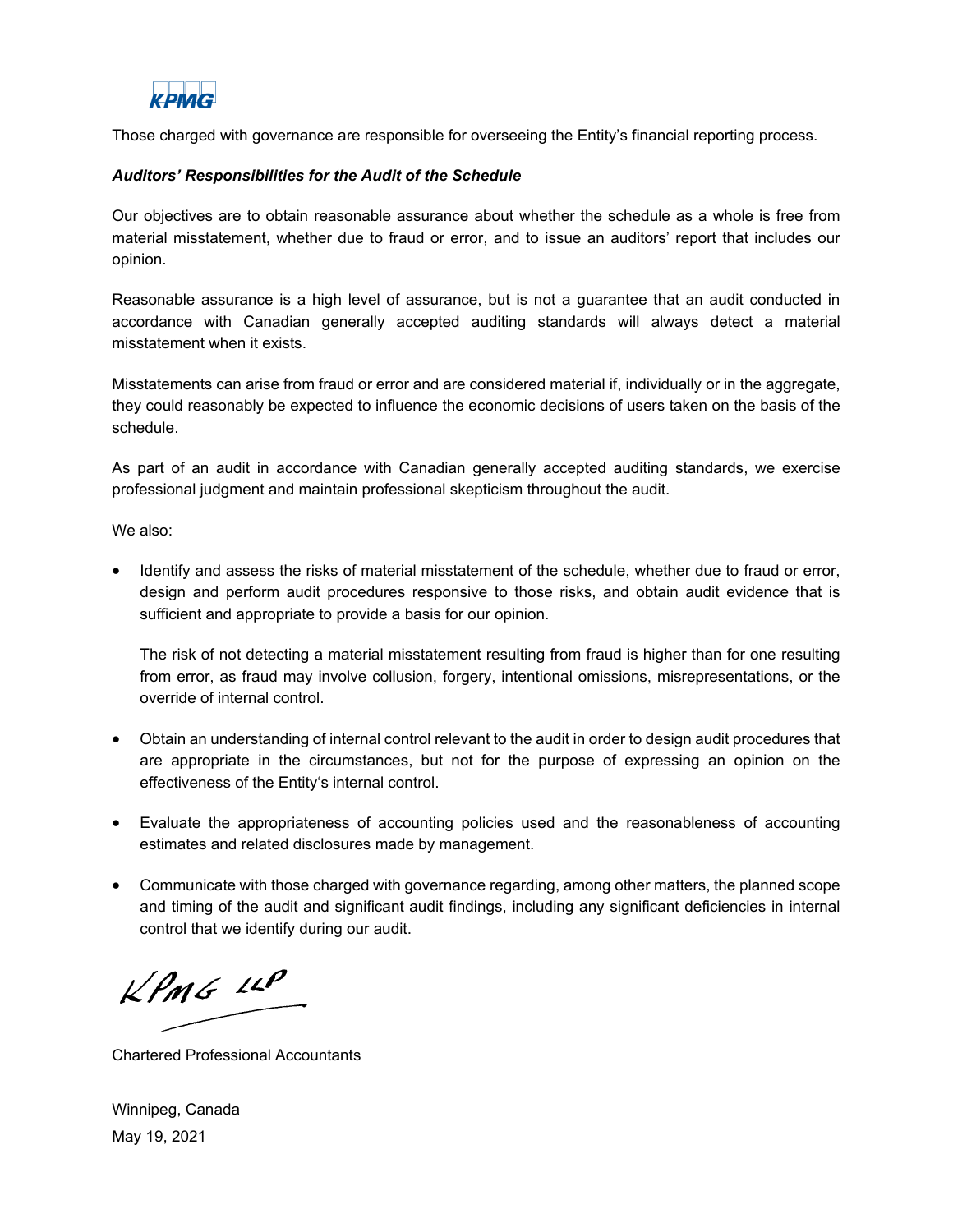## **MANITOBA CENTENIAL CENTRE CORPORATION**

Schedule of Compensation

Year ended December 31, 2020

The *Public Sector Compensation Disclosure Act* requires disclosure of the aggregate compensation paid to Manitoba Centennial Centre Corporation's Board members and the individual compensation paid to Board members and staff, where such compensation equals or exceeds \$75,000 per year. In the year ended December 31, 2020, Manitoba Centennial Centre Corporation paid Board members \$19,100 in aggregate, with no one Board member receiving compensation equal to or greater than \$75,000. In the year ended December 31, 2020, Manitoba Centennial Centre Corporation paid the following employees in excess of \$75,000:

| Name             | Position                                       |   | Compensation |
|------------------|------------------------------------------------|---|--------------|
| Robert Olson     | <b>Chief Executive Officer</b>                 | S | 163.539      |
| Mark Krueger     | Director, Finance & Administration             |   | 112,197      |
| Norbert Schuster | Director, Capital Development & Physical Plant |   | 104,001      |
| Martin Kull      | General Manager, CCH & MPC                     |   | 91.501       |
| Vinko Paulich    | Supervisor, Facilities Services                |   | 90,732       |
| Daniel Shreiber  | Supervisor, Plant Services                     |   | 89,489       |

See accompanying note to schedule.